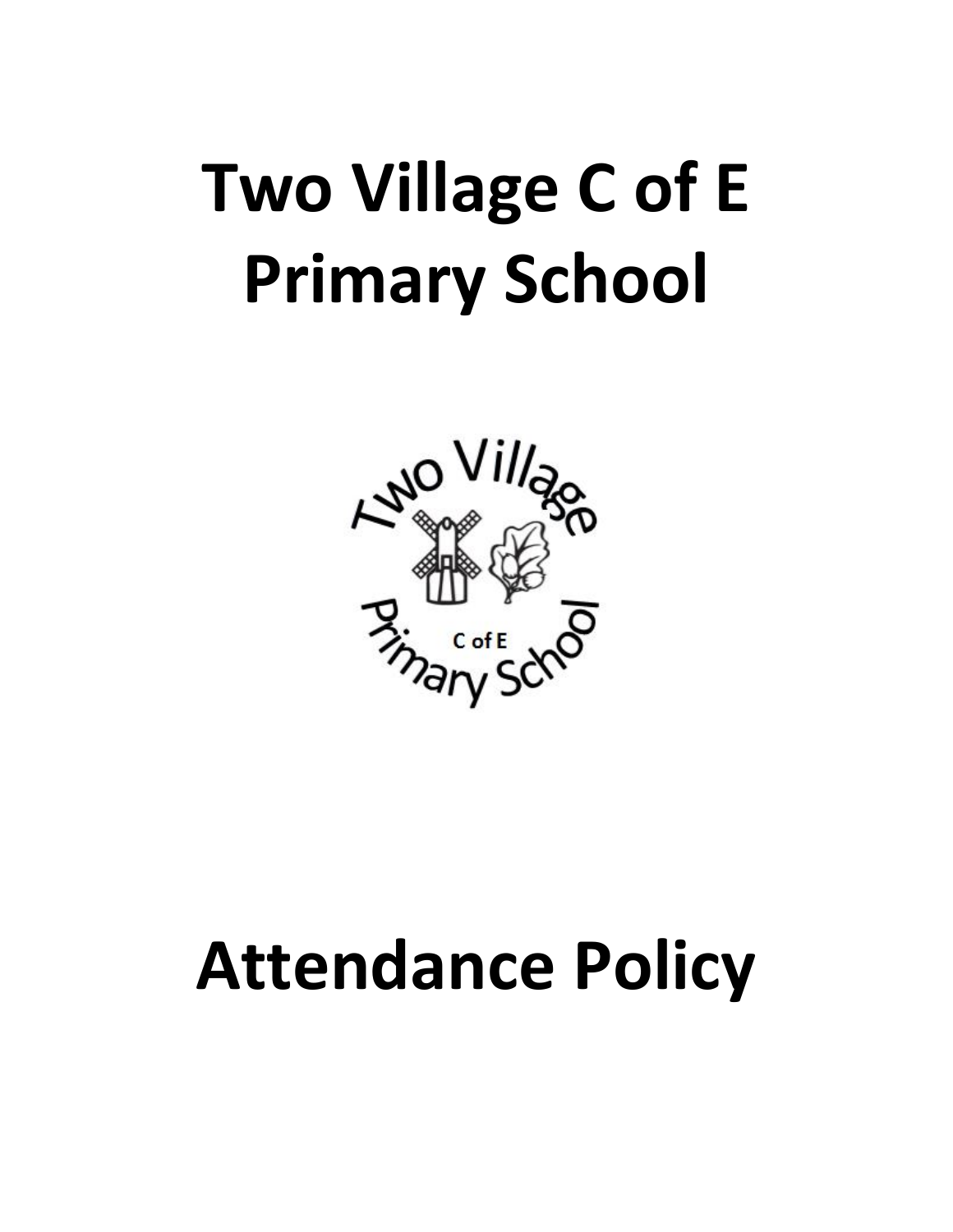

## **Pupil Attendance Policy**

### **Introduction and Background**

Two Village Primary School recognises that positive behaviour and good attendance are essential in order to raise standards of pupil attainment and to give every child/young person the best educational experience possible.

This policy is written with the above statement in mind and underpins our school ethos to:

- promote children's welfare and safeguarding
- ensure every pupil has access to the full time education to which they are entitled
- ensure that pupils succeed whilst at school
- ensure that pupils have access to the widest possible range of opportunities at school, and when they leave school

For our children to gain the greatest benefit from their education it is vital that they attend regularly and be at school, on time, every day the school is open unless the reason for the absence is unavoidable. **It is a rule of this school that pupils must attend every day, unless there are exceptional circumstances and it is the headteacher, not the parent, who can authorise the absence.**

Any absence affects the pattern of a child's schooling and regular absence will seriously affect their learning. Any pupil's absence or late arrival disrupts teaching routines and so may affect the learning of others in the same class. Ensuring a child's regular attendance at school is a parental responsibility and permitting absence from school without a good reason creates an offence in law and may result in prosecution.

This policy has been developed in consultation with school governors, teachers, local Headteacher Associations, the Local Authority and parents and carers. It seeks to ensure that all parties involved in the practicalities of school attendance are aware and informed of attendance matters in school and to outline the schools commitment to attendance matters. It details the responsibilities of individuals and groups involved and the procedures in place to promote and monitor pupil attendance.

Our policy aims to raise and maintain levels of attendance by:

- Promoting a positive and welcoming atmosphere in which pupils feel safe, secure and valued.
- Raising awareness of the importance of good attendance and punctuality
- Ensuring that attendance is monitored effectively and reasons for absences are recorded promptly and consistently.

## **Promoting Regular Attendance**

Helping to create a pattern of regular attendance is the responsibility of parents, pupils and all members of school staff.

To help us all to focus on this we will:

Give parents/carers details on attendance in our newsletters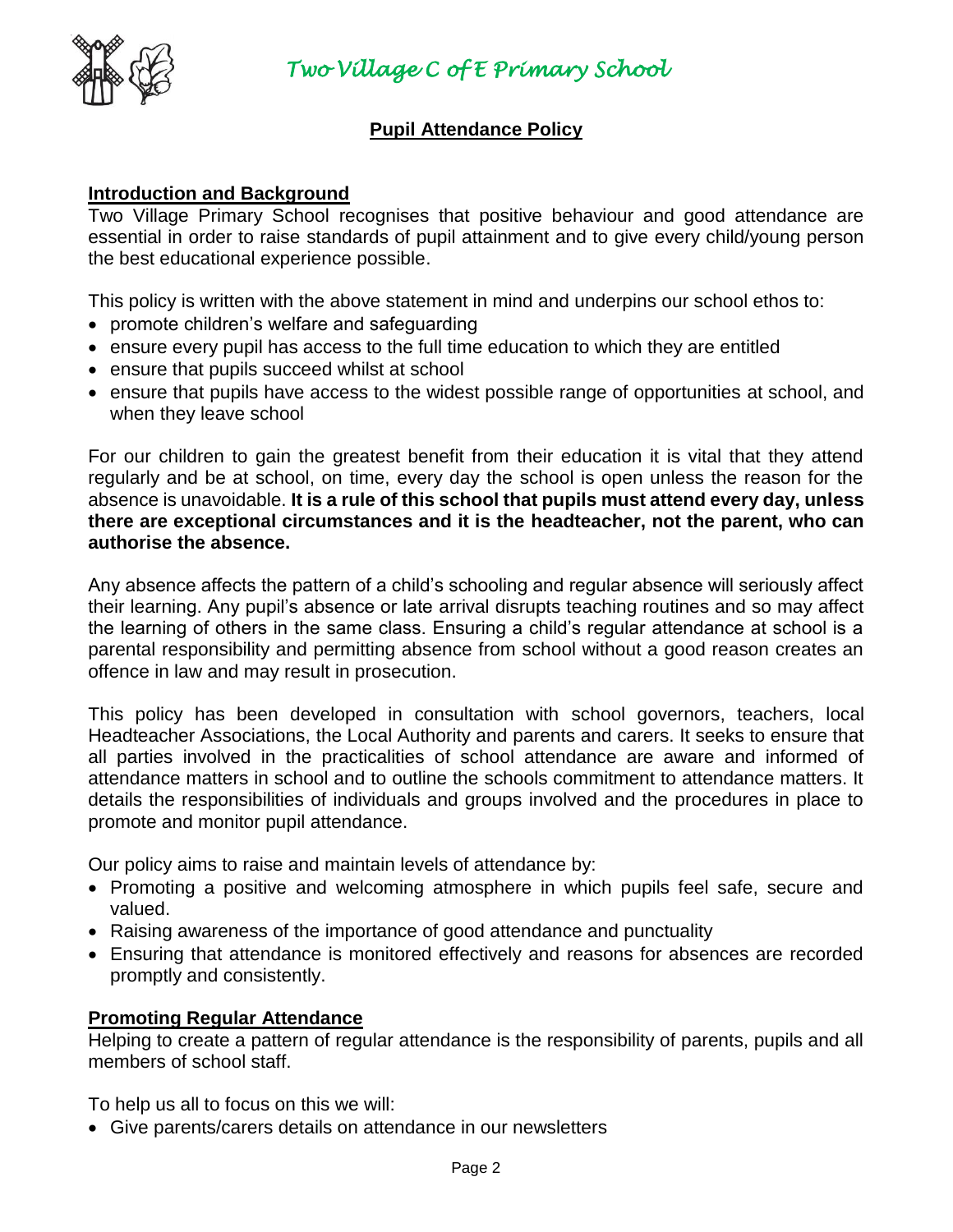

- Report to parents/carers annually on their child's attendance with the annual school report.
- Contact parents/carers should their child's attendance fall below the school's target for attendance.
- Celebrate excellent attendance by displaying and reporting individual and class achievements
- Reward good or improving attendance

## **Understanding Types of Absence**

Every half-day absence from school has to be classified by the school (not by the parent/carer), as either AUTHORISED or UNAUTHORISED. This is why information about the cause of any absence is always required. Each half-day is known as a 'session'

**Authorised absences** are morning or afternoon sessions away from school for a genuine reason such as illness (although you may be asked to provide medical evidence for your child before this can be authorised), medical or dental appointments which unavoidably fall in school time, emergencies or other unavoidable cause.

**Unauthorised absences** are those which the school does not consider reasonable and for which no 'leave' has been given. This type of absence can lead to the Local Authority using sanctions and/or legal proceedings which may include issuing each parent with a Penalty Notice for £120, reduced to £60 if paid within 21 days or referring the matter to the Magistrates Court whereby each parent may receive a fine up to £2500 and/or up to 3 months in prison. If you are found guilty in court you will receive a criminal conviction.

Unauthorised absence includes, however is not exhaustive:

- parents/carers keeping children off school unnecessarily e.g. because they had a late night or for non-infectious illness or injury that would not affect their ability to learn.
- absences which have never been properly explained
- children who arrive at school after the close of registration are marked using a 'U'. This indicates that they are in school for safeguarding purposes however is recorded as an absence for the session.
- shopping trips
- looking after other children or children accompanying siblings or parents to medical appointments
- their own or family birthdays
- holidays taken during term time without leave, not deemed 'for exceptional purposes' by the headteacher- may result in school applying to the local authority to issue a penalty notice or if you have previously been issued a Penalty Notice, the school may request a direct prosecution by the local authority.
- day trips
- other leave of absence in term time which has not been agreed

## **School Attendance and the Law**

**There is no longer any entitlement in law for pupils to take time off during the term to go on holiday.** In addition, the Supreme Court has ruled that the definition of regular school attendance is "in accordance with the rules prescribed by the school".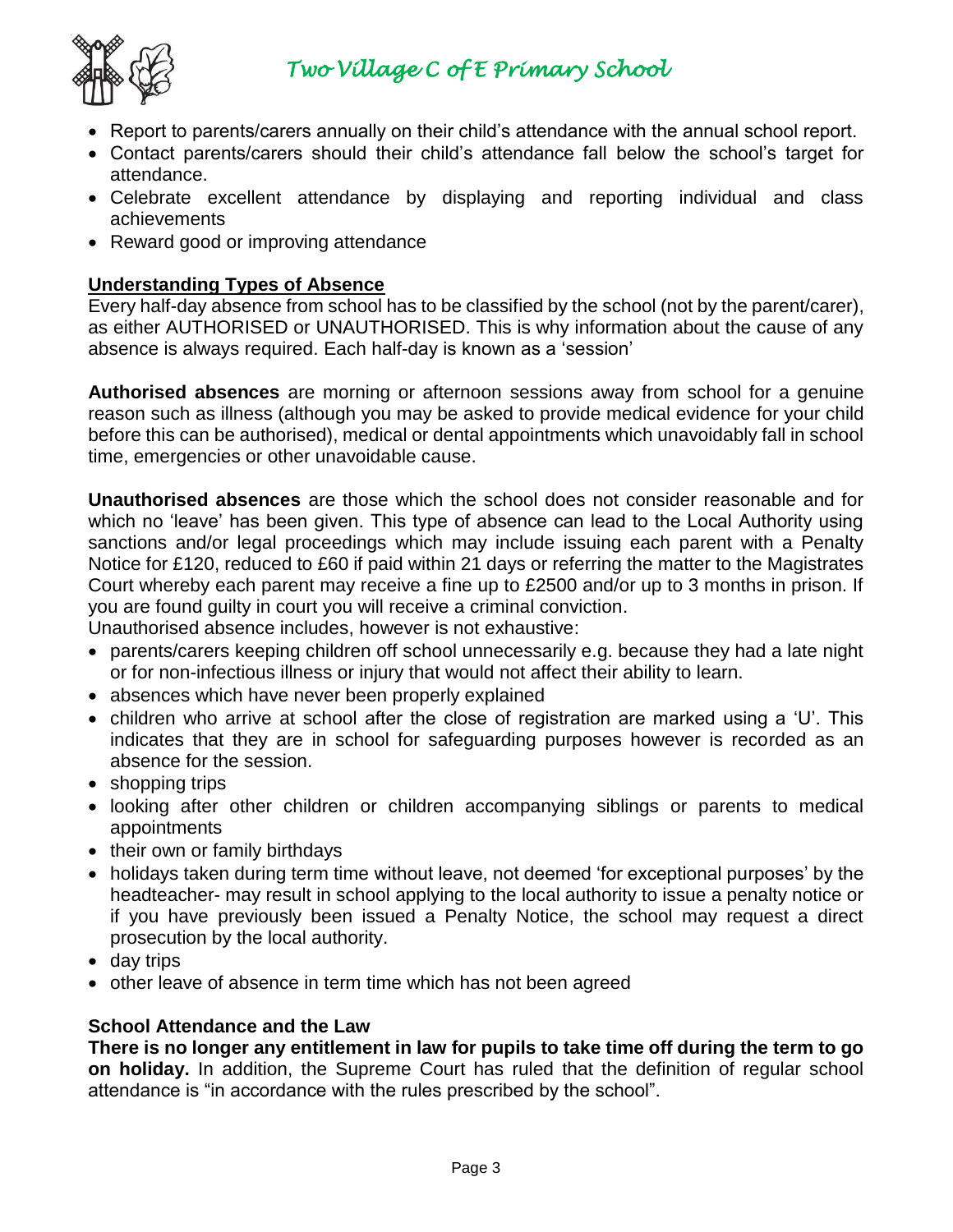

The Education (Pupil Registration) (England) Regulations 2006 were amended in September 2013. All references to family holidays and extended leave have been removed. The amendments specify that headteachers may not grant any leave of absence during term time unless there are "exceptional circumstances" and they no longer have the discretion to authorise up to ten days of absence each academic year.

It is a rule of this school that a leave of absence shall not be granted in term time unless there are reasons considered to be exceptional by the headteacher, irrespective of the child's overall attendance. Only the headteacher or his/her designate (not the local authority) may authorise such a request and all applications for a leave of absence must be made in writing on the prescribed form provided by the school. Where a parent removes a child when the application for leave was refused or where no application was made to the school, the issue of a penalty notice may be requested by this school.

#### **At Two Village Primary School 'exceptional circumstances' will be interpreted as:**

... being of unique and significant emotional, educational or spiritual value to the child which outweighs the loss of teaching time (as determined by the headteacher). The fundamental principles for defining 'exceptional' are events that are "rare, significant, unavoidable and short". By 'unavoidable' we mean an event that could not reasonably be scheduled at another time.

#### **We will not consider applications for leave during term time:**

- at any time in September. This is very important as your child needs to settle into their new class as quickly as possible.
- during assessment and test periods in the school's calendar affecting your child.
- when a pupil's attendance record already includes any level of unauthorised absence or they have already been granted authorised leave within that academic year.

Whilst any child may occasionally have time off school because they are ill, sometimes they can be reluctant to attend school. Any problems with regular attendance are best sorted out between the school, the parents and the child. If a parent thinks their child is reluctant to attend school then we will work with that family to understand the root problem and provide any necessary support. We can use outside agencies to help with this such as the School Nurse, Local Authority Attendance Compliance Team or a Child and Family Support Worker.

#### **Persistent Absenteeism (PA)**

A pupil is defined by the Government as a **'persistent absentee'** when they miss 10% or more schooling across the school year for whatever reason. Absence at this level will cause considerable damage to any child's education and we need a parent/carer's fullest support and co-operation to tackle this.

We monitor all absence, and the reasons that are given, thoroughly. If a child is seen to have reached the PA mark or is at risk of moving towards that mark we will inform the parent/carer. PA pupils are tracked and monitored carefully. We also combine this with academic tracking where absence affects attainment. All our PA pupils and their parents are subject to a school based meeting and the plan may include: allocation of additional support through the School Nurse, Local Attendance Adviser, Home School Liaison Worker, Local Authority, Family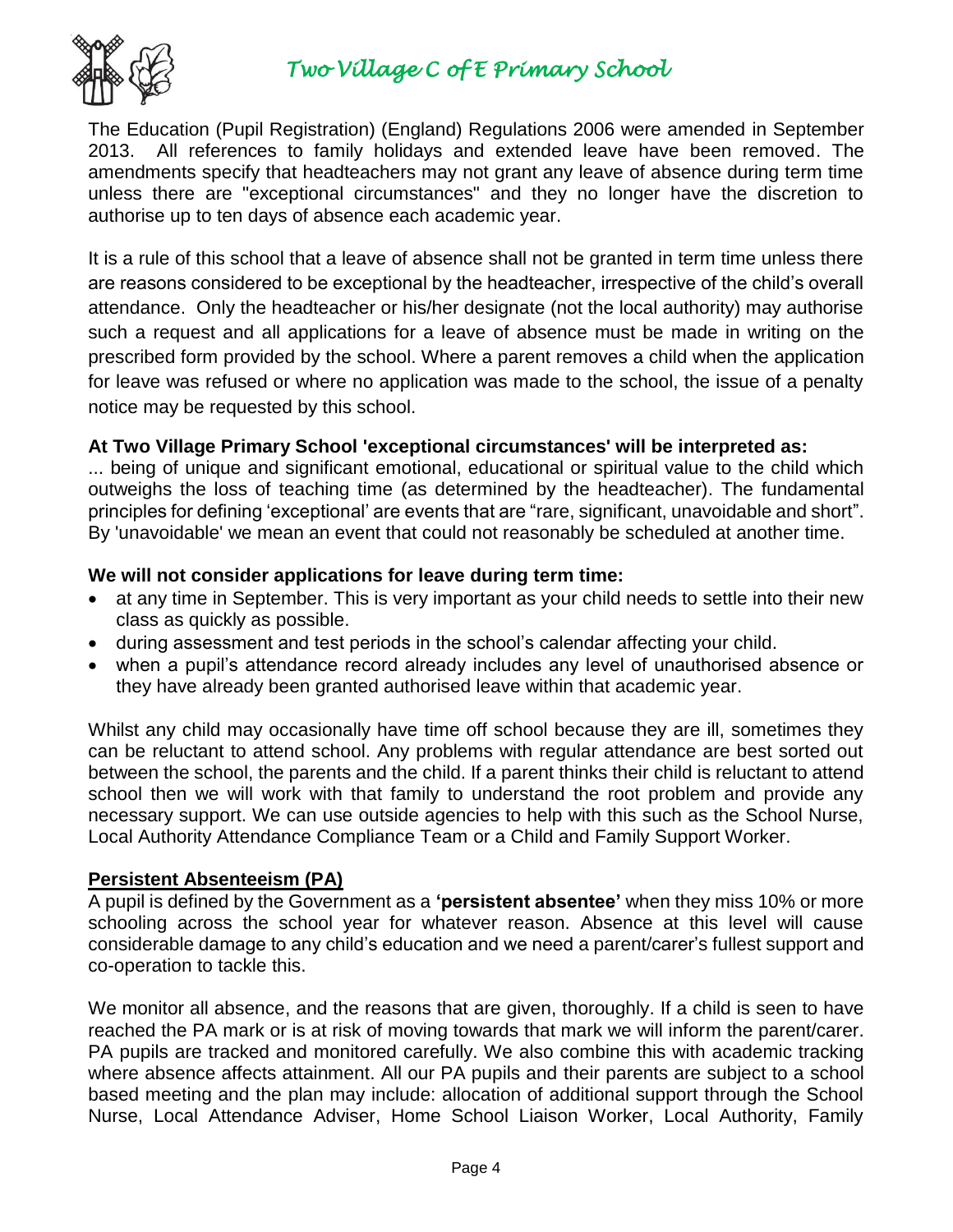

Solutions or Social Care. We may also use circle time, individual incentive programmes, individual targets and participation in group activities to support us in raising attendance.

## **Absence Procedures**

## **If a child is absent from school the parent/carer must follow the following procedures:**

- Contact the school on the first day of absence before **9.20 am**. The school has an answer phone available to leave a message if nobody is available to take your call, or call into school personally and speak to the office staff
- Contact the school on every further day of absence, again before **9.20am**
- Ensure that your child returns to school as soon as possible and you provide any medical evidence if requested to support the absence.

## **If your child is absent we will:**

- Telephone or text you on the first day of absence if we have not heard from you however it is your responsibility to contact us
- Write to you if your child's attendance is below 95%
- Invite you in to school to discuss the situation with our School Welfare Officer, Child and Family Support Worker or Headteacher if absences persist
- Refer the matter to the Local Authority for relevant sanctions if attendance deteriorates following the above actions

## **Attendance Compliance Team**

Parents are expected to contact school at an early stage and to work with the staff in resolving any problems together. This is nearly always successful. If difficulties cannot be sorted out in this way, the school may refer the child to the Local Authority. Local Authority Attendance Specialists work with schools, families and other professionals to reduce persistent absence and improve overall attendance. If attendance does not improve, legal action may be taken in the form of a Penalty Notice (see Annex A for the Essex Code of Conduct), prosecution in the Magistrates Court or the application of an Education Supervision Order, designed to strengthen parental responsibilities and ensure improved attendance.

## **Lateness**

Poor punctuality is not acceptable. If a child misses the start of the day they can miss work and do not spend time with their class teacher getting vital information and news for the day. Late arriving pupils also disrupt lessons, can be embarrassing for the child and can also encourage absence. Good time-keeping is a vital life skill which will help our children as they progress through their school life and out into the wider world.

## **How we manage lateness:**

The school day starts at **8.35 am** when children can begin to come into school. Registers are taken at **8.50 am** and your child will receive a late mark 'L' if they are not in by that time. Children arriving after **8.50 am** are required to come in to school via the school office if accompanied by a parent or carer, the parent/carer will sign them into our 'Late Book' and provide a reason for their lateness which is recorded. The school may send home 'late notes' in order to keep parents and carers informed. From time to time the Headteacher or Deputy Headteacher will undertake a 'Late Gate' check, greeting late arrivals at the main entrance to the school.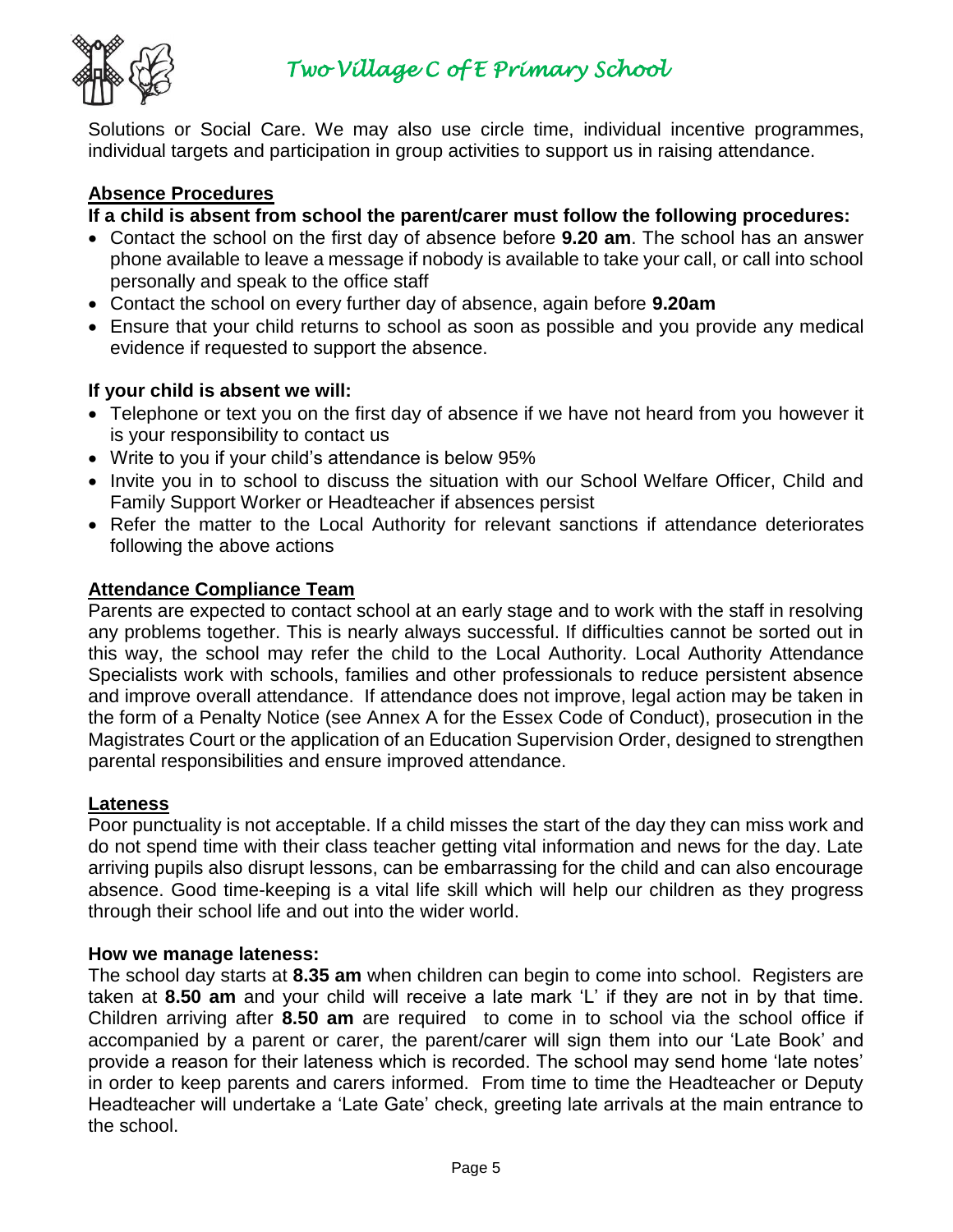

At **9.20am** the registers will be closed. In accordance with the Regulations, if your child arrives after that time they will receive a mark that shows them to be on site 'U', but this will **not** count as a present mark and it will mean they have an unauthorised absence. This may mean that you could face the possibility of being issued with a Penalty Notice if the problem persists. If your child has a persistent late record you will be asked to meet with the School Welfare Officer and/or Child and Family Support Worker, but you can approach us at any time if you are having problems getting your child to school on time. We expect parents and staff to encourage good punctuality by being good role models to our children and celebrate good class and individual punctuality.

If leave of absence is authorised, the school will not provide work for children to do during their absence. Parents are however advised to read with their children and encourage them to write a diary while they are away.

#### **Deletion from Roll**

For any pupil leaving Two Village Primary School, other than at the end of year 6, parents/carers are required to complete a 'Pupils moving from school' form which can be obtained from the school office. This provides school with the following information: Child's name, class, current address, date of leaving, new home address, name of new school, address of new school. This information is essential to ensure that we know and safeguard the whereabouts of all of our pupils.

It is crucial that parents keep school updated with current addresses and contact details for key family members in case of emergency.

#### **Summary**

The school has a legal duty to publish its absence figures to parents and to promote attendance. Equally, parents have a duty to make sure that their children attend school, on time, every day.

*All school staff and the Governing Body are committed to working with parents and pupils as the best way to ensure as high a level of attendance as possible.*

Approved by governors: 16<sup>th</sup> June 2020

Review: Annual

Next review: Summer Term 2021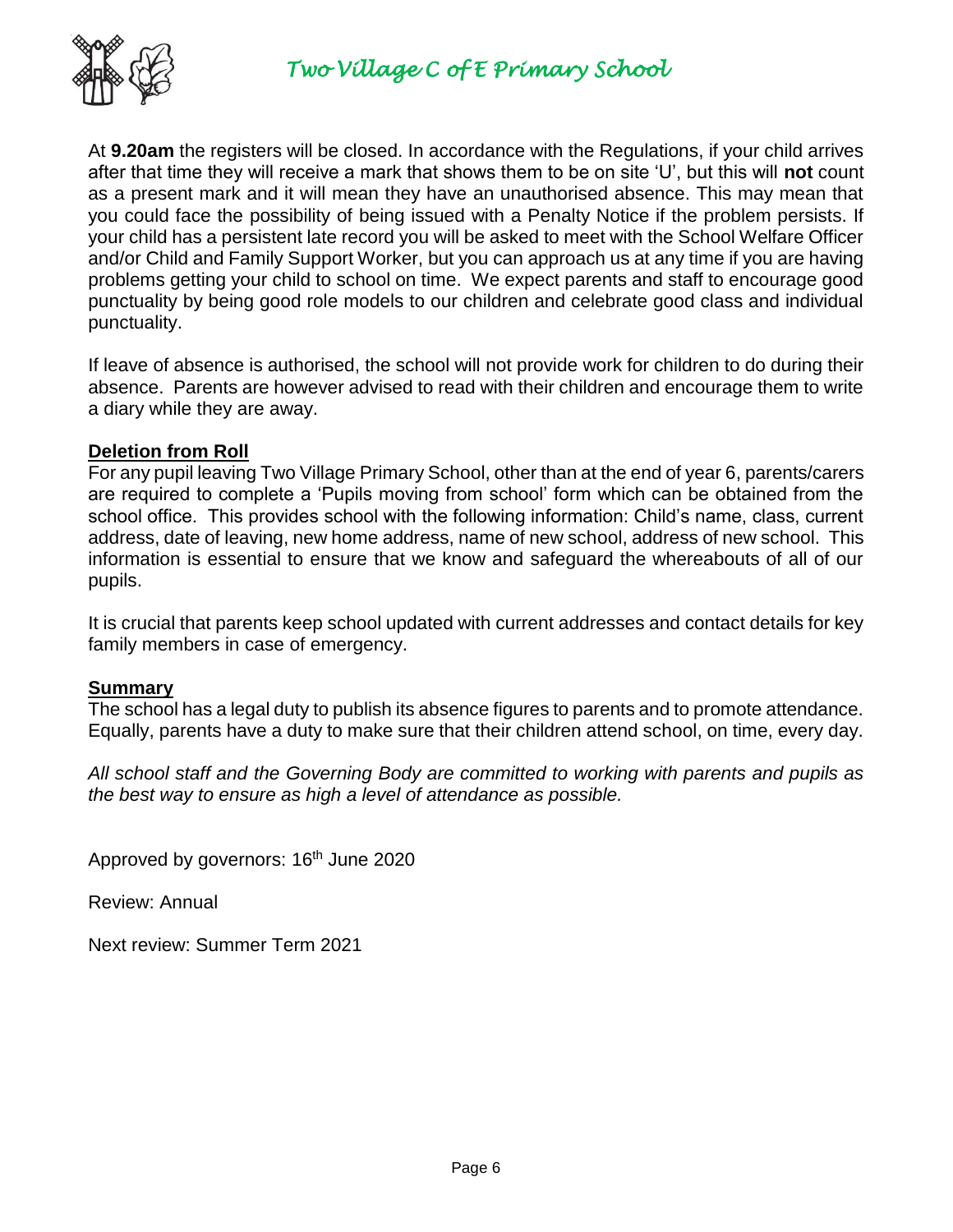

## **Annex A**

## **ESSEX CODE OF CONDUCT PENALTY NOTICES FOR PARENTS OF TRUANTS AND PARENTS OF PUPILS EXCLUDED FROM SCHOOL ANTI-SOCIAL BEHAVIOUR ACT 2003 SECTION 23**

The purpose of this local code of conduct is to ensure that the powers are applied consistently and fairly across the Local Authority area to all Essex residents.

The Government requires Local Authorities to issue a code of conduct and any persons issuing Penalty Notices to a parent<sup>1</sup> must do so in accordance with this protocol. Essex County Council is legislatively responsible for administering the Penalty Notice scheme and will do so in accordance with a number of legislative and nonlegislative requirements.

The Essex code has been agreed following consultation with;

- Essex County Council representatives Attendance Compliance Team and Essex Legal Services.
- Representatives from Governing Bodies and Headteachers of Essex Schools
- **Essex Police**
- Persons accredited under Essex Police's Community Safety Accreditation Scheme (CSAS)

The Code of Conduct is in accordance with the following legislation;

#### **LEGISLATIVE FRAMEWORK FOR EDUCATION PENALTY NOTICES**

The legal framework governing school attendance and the responsibilities of parents of excluded pupils, schools and the LA is set out in a succession of acts, regulations and other guidance.

#### **Education Act 1996**

 $\overline{\phantom{a}}$ 

Under Section 7 of the Act: the parent is responsible for making sure that their child of compulsory school age receives efficient full time education that is suitable to the child's age, ability and aptitude and to any special educational needs that the child may have, this can be by regular attendance at school, or otherwise (the parent can choose to educate their child themselves). If it appears to the LA that a child of compulsory school age is not receiving a suitable education, either by regular attendance at school or otherwise then they must begin procedures for issuing a School Attendance Order under Section 437 of the Education Act 1996. If a child of compulsory school age who is registered at a school fails to attend the school regularly the parent is guilty of an offence under Section 444(1) of the Education Act 1996. In addition, if it can be proved that a parent knew of the child's non-attendance and failed to act, then they may be found guilty under Section 444(1 A). This offence (known as the higher or aggravated offence) can lead to a warrant being issued compelling a parent to attend court and conviction may result in a higher level fine and/or a custodial sentence.

<sup>&</sup>lt;sup>1</sup> All those defined as a parent under Section 576 Education Act 1996 are parents for the purpose of these provisions. This means that all natural parents, whether they are married or not; any person who, although not a natural parent, has parental responsibility (as defined in the Children Act 1989) for a child or young person; and any person who, although not a natural parent, has care of a child or young person. Having care of a child or young person means that a person with whom the child lives and who looks after the child, irrespective of what their relationship is with the child, is considered to be a parent in education law. Parent means each and every parent coming within the definition (whether acting jointly or separately) and should not be taken to mean that provisions only apply to parent in the singular. As with prosecutions under Section 444 Education Act 1996 a penalty notice may be issued to each parent liable for the offence.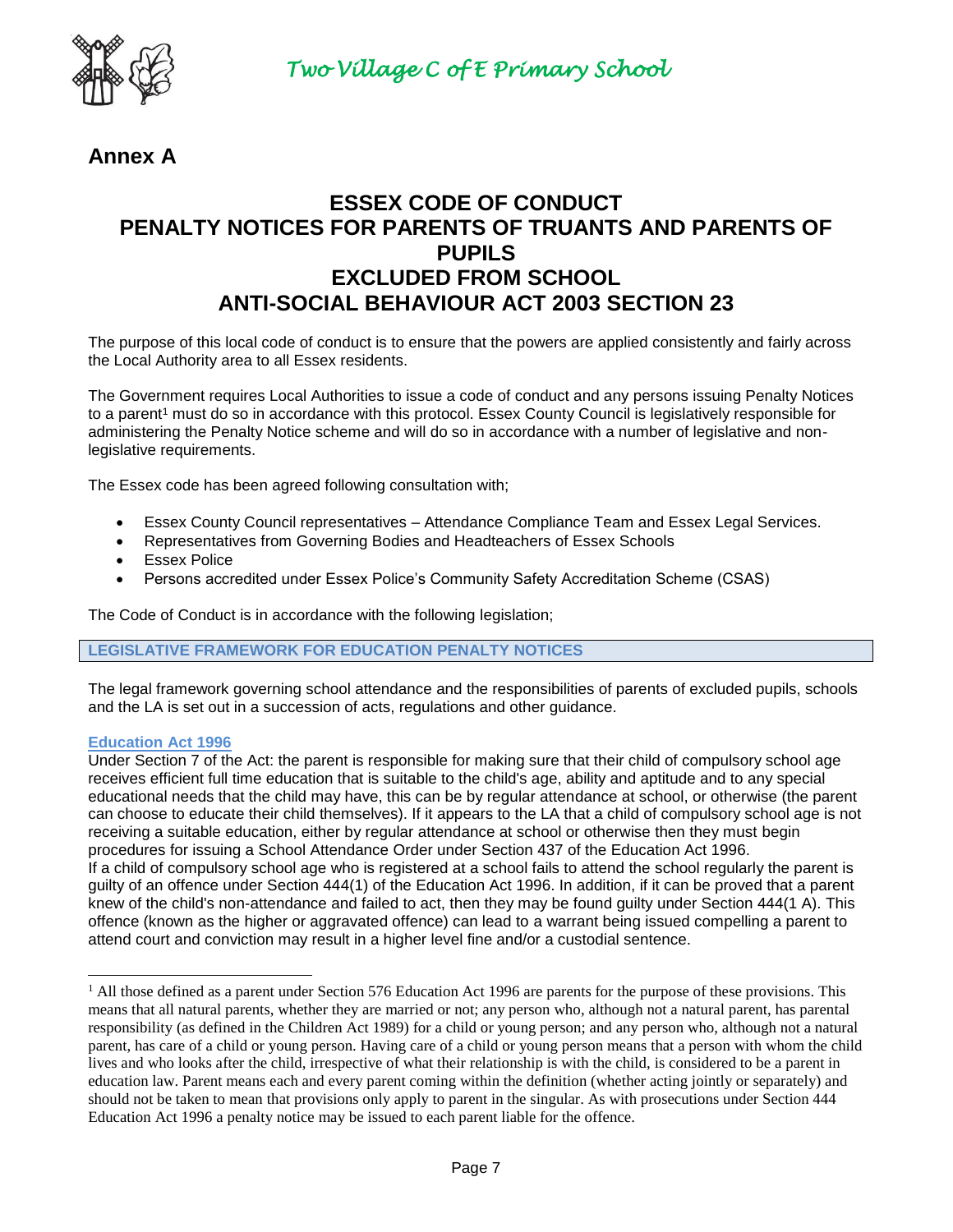

On 6 April 2017, in the case of Isle of Wight Council v Platt [2017] UKSC 28, the Supreme Court ruled that the word 'regularly' means 'in accordance with the rules prescribed by the school.'

**Anti-social Behaviour Act 2003**

#### <http://www.legislation.gov.uk/ukpga/2003/38/contents>

The Act added two new sections (444A and 444B) to the Education Act. It introduced penalty notices as an alternative to prosecution under Section 444; the issuing of penalty notices is governed by:

- The Education (Penalty Notices) (England) Regulations 2007
- The Education (Penalty Notices) (England) (Amendment) 2013

<http://www.legislation.gov.uk/uksi/2013/757/contents/made>

**Children Act 1989** 

 $\overline{\phantom{a}}$ 

<http://www.legislation.gov.uk/ukpga/1989/41/section/36>

**Crime and Disorder Act 1998** 

<https://www.legislation.gov.uk/ukpga/1998/37/section/16>

**Education and Inspections Act 2006** 

<http://www.legislation.gov.uk/ukpga/2006/40/contents>

**The Education (Pupil Registration) (England) Regulations 2006 (Amended 2013)**

<http://www.legislation.gov.uk/uksi/2013/756/regulation/2/made>

#### **AUTHORISATION TO ISSUE PENALTY NOTICES**

Primary responsibility for issuing penalty notices rests with the Local Authority (LA). It has been agreed that the Attendance Compliance Team, on behalf of Essex LA, will usually issue penalty notices. The Service will administer the scheme from any funds obtained as a result of issuing penalty notices.

Head Teachers (and Deputy Head Teachers and Assistant Head Teachers authorised by the head teacher) and police, and persons accredited by the community safety accreditation scheme are all able to issue the notices under the Act, although there is no requirement for them to do so.

In Essex it has been agreed that the Police and Head Teachers will not issue penalty notices to parents. Persons accredited through the Community Safety Accreditation Scheme<sup>2</sup> are authorised to do so.

#### **CIRCUMSTANCES IN WHICH A PENALTY NOTICE MAY BE ISSUED**

Penalty Notices apply to pupils of statutory school age, which commences the term immediately following the child's  $5<sup>th</sup>$  birthday and finishes on the last Friday in June of school year in which they turn 16.

<sup>2</sup> Accredited companies at time of this publication are Attendance Solutions Essex, Aquinas School Attendance Provisions and NEMAT Support Services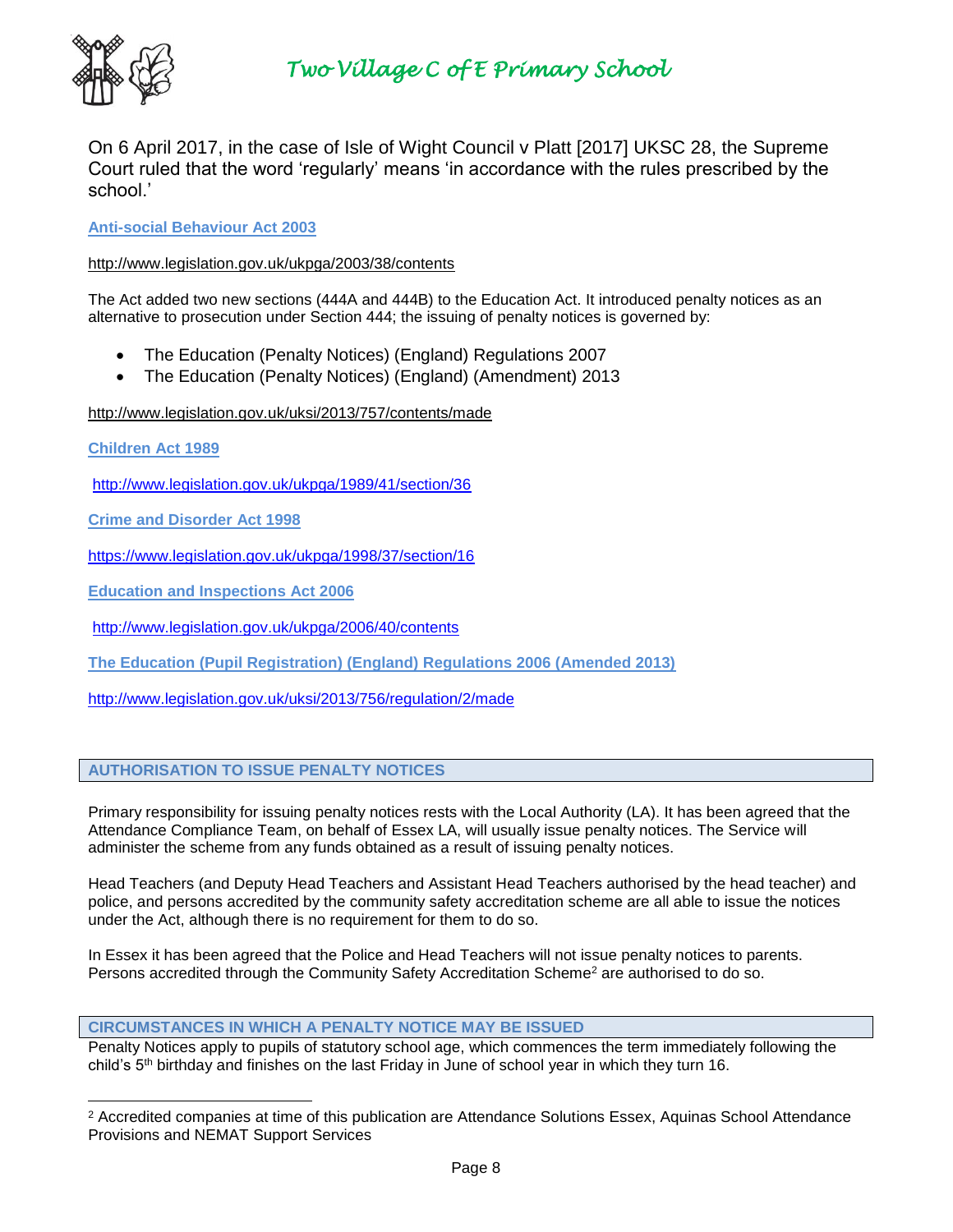

 $\overline{\phantom{a}}$ 

*Two Village C of E Primary School* 

Penalty notices will only be issued as a conclusion to a series of processes and when all attempts to address school attendance matters have been unsuccessful. If a previous Penalty Notice has been unsuccessful, rationale and justification should be provided as to why issuing another Penalty Notice would improve the attendance of the student. If schools are not aware of any previous or current legal interventions they must email [attendancecompliance@essex.gov.uk](mailto:attendancecompliance@essex.gov.uk) . A response will be sent within 3 working days. Parents cannot be penalised more than once for the same period of absence.

Domestic and European legislation and case law makes it clear that when serving a formal Notice in criminal proceedings, the recipient must be clearly and unambiguously identified. For the Purpose of issuing a Penalty Notice under this Code, the parent's first and last name must be cited on the Notice and any covering letter. Essex partners have agreed to use Penalty Notices for the following circumstances however the offence under s444 Education Act 1996 is the same whether issued for unauthorised leave of absence (ULA) or irregular school attendance (ISA):

#### **Penalty notices for unauthorised leave of absence (ULA)<sup>3</sup>**

Penalty Notices may be issued where there have been at least 10 consecutive sessions of unauthorised absence for the purpose of a holiday, whereby a parent made an application to the School which the Head Teacher has deemed not for exceptional circumstances. In addition, a Penalty Notice may also be issued, whereby the parent did not submit a leave of absence request, however the school have reason to believe the absence was for the purpose of a holiday and should not be authorised as parent has not provided any additional evidence which the Head Teacher deems appropriate to support the absence. In addition to the above criteria, due to the importance of pupils settling into school at the commencement of the school year, Penalty Notices may also be issued if there have been at least 6 consecutive sessions of unauthorised absence during the first two weeks of September due to a term-time holiday.

The Local Authority requests that for Penalty Notices to be issued, parents must be duly warned of the legal ramifications under separate cover if they remove their child from school for the purpose of a holiday. Schools/Academies must reference the use of Penalty Notices within their Attendance Policy which must be available to all parents/carers online and/or in hard copy within the school, accessible to parents to read. Schools should remind parents of the protocol regarding leave of absence during term time.

#### **Penalty Notices for Irregular School Attendance (ISA)**

Penalty Notices may be issued where there has been at least 10 sessions of unauthorised absence during the previous 10 school weeks.

Parents must have been issued with a Legal Action Warning Letter with accompanying Legal fact sheet and given opportunities to inform the school of any factors impacting on their ability to ensure their child attends school regularly. Warning letters are valid for 18 calendar weeks.

The Local Authority advises that the following template is used for irregular school attendance referrals as this has been specifically designed to enable the progression of cases if appropriate. This letter must be on headed paper from the school or accredited persons issuing the notice. The legal fact sheet must be included

[https://schools.essex.gov.uk/pupils/Attendance\\_Compliance/Documents/Legal%20Action%20Warning%20Letter](https://schools.essex.gov.uk/pupils/Attendance_Compliance/Documents/Legal%20Action%20Warning%20Letter%20for%20schools.docx) [%20for%20schools.docx](https://schools.essex.gov.uk/pupils/Attendance_Compliance/Documents/Legal%20Action%20Warning%20Letter%20for%20schools.docx) .

Failure to adequately issue warning to parents may result in the Penalty Notice being withdrawn or not issued.

<sup>3</sup> Truancy/unauthorised/irregular school attendance refers to absence from school without permission or good reason and the absence is unauthorised by the school.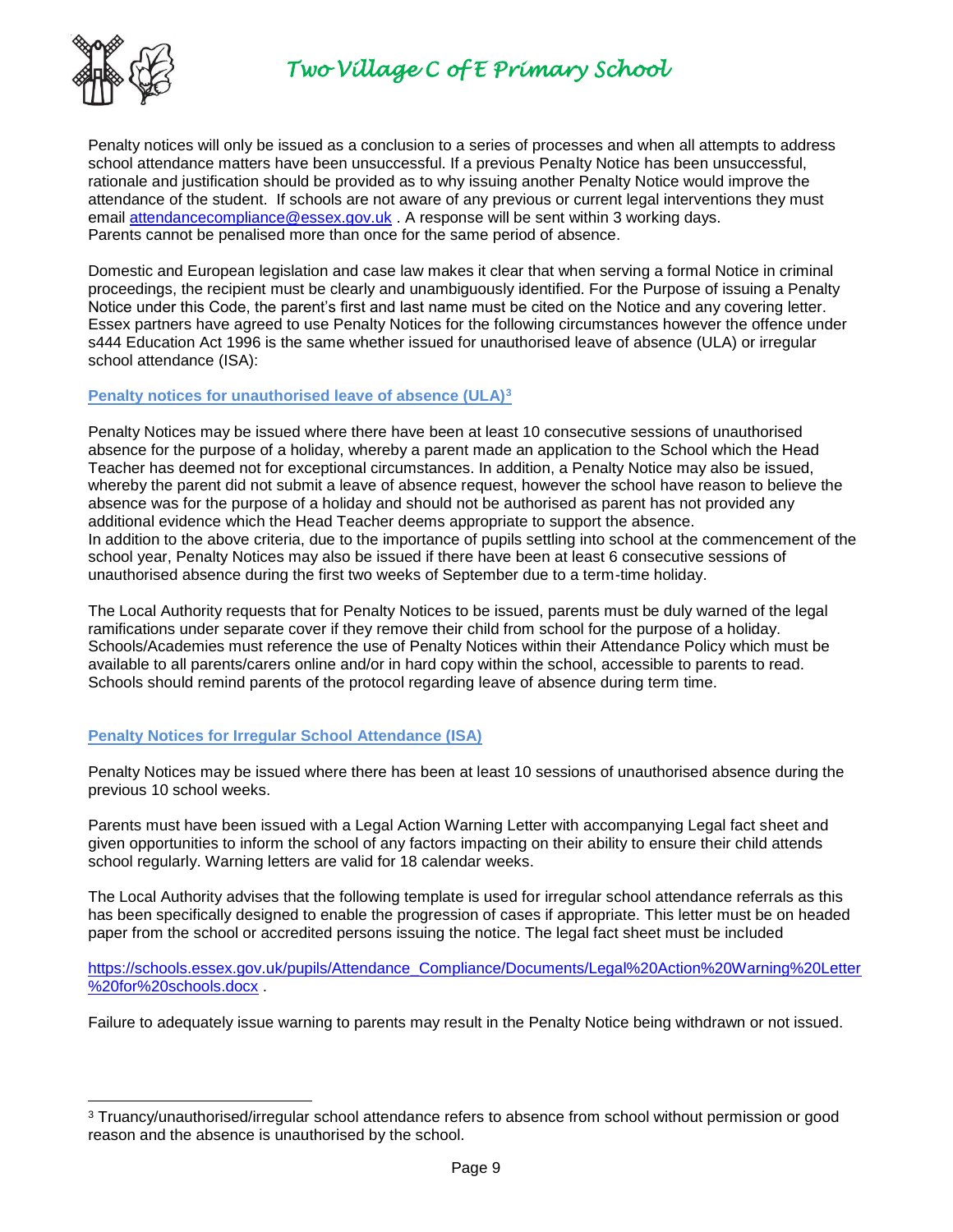

All penalty notice referrals or notifications from Accredited Persons must be sent via Essex County Council's online portal and all relevant pre-referral work in accordance with the Local Authority requirements must be uploaded alongside the referral/notification.

The Local Authority must be satisfied that the substantive offence in accordance with s.444 Education Act 1996 has been committed prior to issuing a Penalty Notice.

Evidence of attempts to address attendance concerns within the previous 8 weeks prior to requesting or notifying of a Penalty Notice must be submitted. Satisfactory evidence includes letters, notes of home visits, meetings, telephone calls etc.

N.B. *for ULA and ISA PN's consideration should always be given to whether it is appropriate to issue to absent parents.*

**Number of Penalty Notices which can be issued for Irregular school attendance/unauthorised leave of absence**

Discretion will be used to enable up to two penalty notices to be issued to each parent for each child within a twelve month period. If the law continues to be broken around school attendance the Attendance Compliance Team may instigate legal proceedings.

**Number of Penalty Notices which can be issued for pupils identified during a school attendance and exclusion sweep** 

School attendance and exclusion sweeps take place in Essex and children stopped are often with parents condoning the absence.

If the Head Teacher has not authorised the absence of a pupil stopped by a Local Authority Officer and Police Officer on a sweep and there has been at least 9 unauthorised absences for that pupil during the preceding 10 schools weeks, school will issue a legal action warning letter to the parent within 14 days. If there are any further unauthorised absences, during the following 18 calendar weeks a referral to the Attendance Compliance Team may be submitted for a Penalty Notice to be issued.

Essex will issue no more than two penalty notices to a parent in a twelve month period for pupils identified on a school attendance and exclusion sweep. If the law continues to be broken around school attendance the Attendance Compliance Team will instigate legal proceedings.

#### **Excluded children**

When a child is excluded from school, the parent will be responsible for ensuring that their child is not found in a public place during normal school hours on the first five days of each and every fixed period or permanent exclusion. (Section 103 Education and Inspections Act)

The excluding school must have notified the parent informing them of their duty and warning that a penalty notice could be issued.

Where there is more than one person liable for the offence, a separate penalty notice may be issued to each person.

Where a pupil is present in a public place in the first five days of a fixed period exclusion the Essex Local Authority would issue a penalty notice if the school is in their area. Where the child has been permanently excluded, it would be the authority where the child resides.

**Number of penalty notices which can be issued for exclusion**

Essex will issue a maximum of 2 penalty notices per parent for each child during a 12 month period.

**Number of penalty notices which can be issued for unauthorised leave of absence**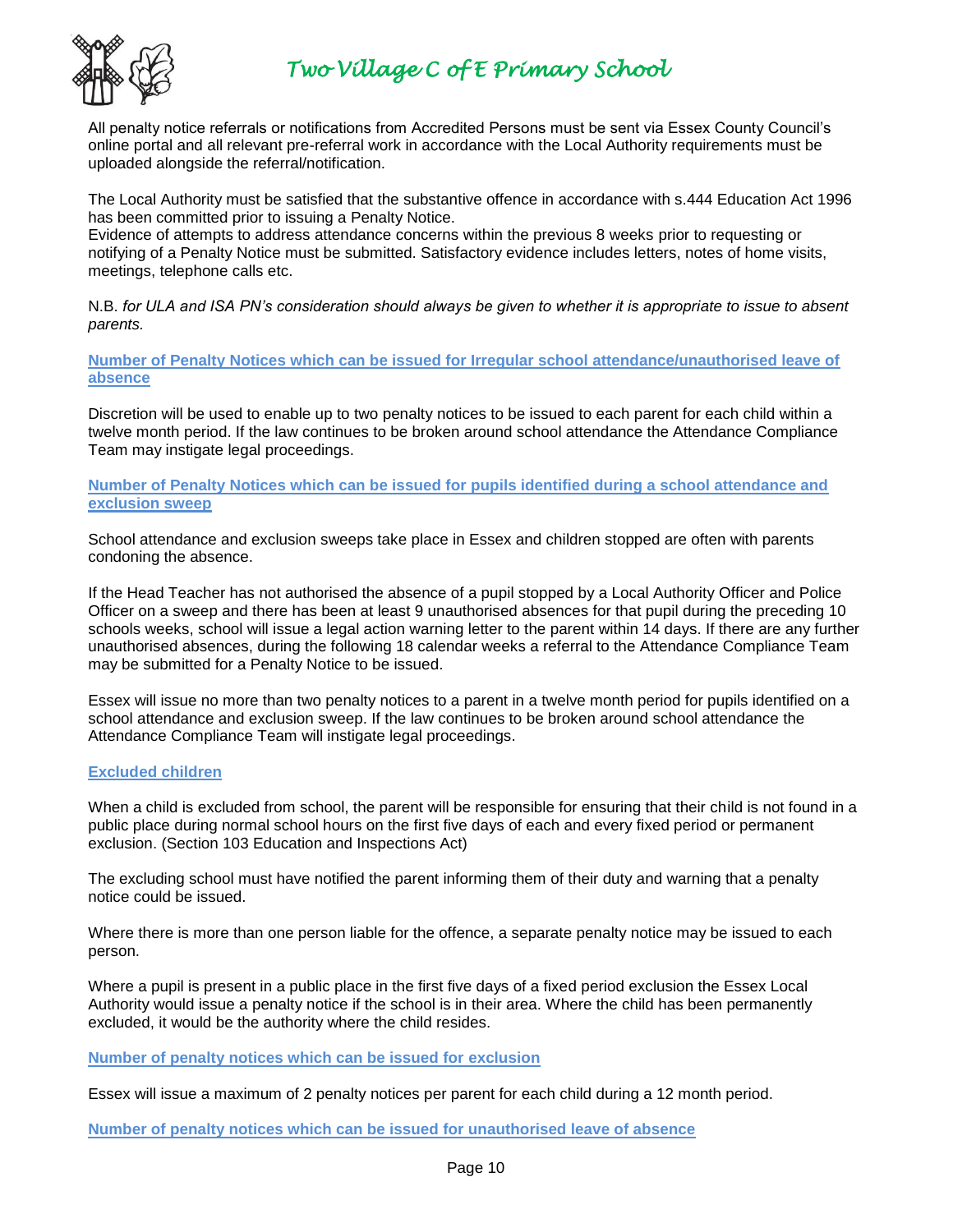

Essex will issue no more than two penalty notices to a parent in a twelve month period for unauthorised leave of absence. If the law continues to be broken around school attendance, the Attendance Compliance Team will consider further legal interventions.

#### **PAYMENT OF PENALTY NOTICE**

The penalty for each parent issued with a Penalty Notice is £120 for each child, however if paid within 21 days of receipt of the notice, it is reduced to £60. (Service by post is deemed to have been effected, unless the contrary is proved, on the second working day after posting the notice by first class post).

All penalties are paid to the LA and revenue generated is retained to administer the system and contribute towards s444 prosecutions following the non-payment of the Penalty Notice.

If the penalty is not paid in full by the end of the 28 day period, the Attendance Compliance Team will either prosecute for the offence to which the notice applies or withdraw the notice. The prosecution is not for nonpayment of the notice but is a prosecution for irregular school attendance – Education Act 1996 Section 4441.

There is no statutory right of appeal against the issuing of a penalty notice.

#### **WITHDRAWAL OF PENALTY NOTICE**

A penalty notice may be withdrawn by the local authority named in the notice under the following circumstances:

- Where the local authority deems it ought not to have been issued i.e. where it has been issued outside the terms of the local code of conduct or where the evidence does not support the issuing of a penalty notice
- It appears to the local authority that the notice contains material errors
- Where it has been issued to the wrong person named as the recipient.

#### **CO-ORDINATION BETWEEN THE LOCAL AUTHORITY AND ITS LOCAL PARTNERS**

The Attendance Compliance Team and its local partners will review this Code of Conduct bi-annually unless local needs require otherwise.

#### **VERSIONS**

Original Code of Conduct was introduced in September 2004. Most recent revision - November 2017 Revised March 2019 for implementation from April 2019